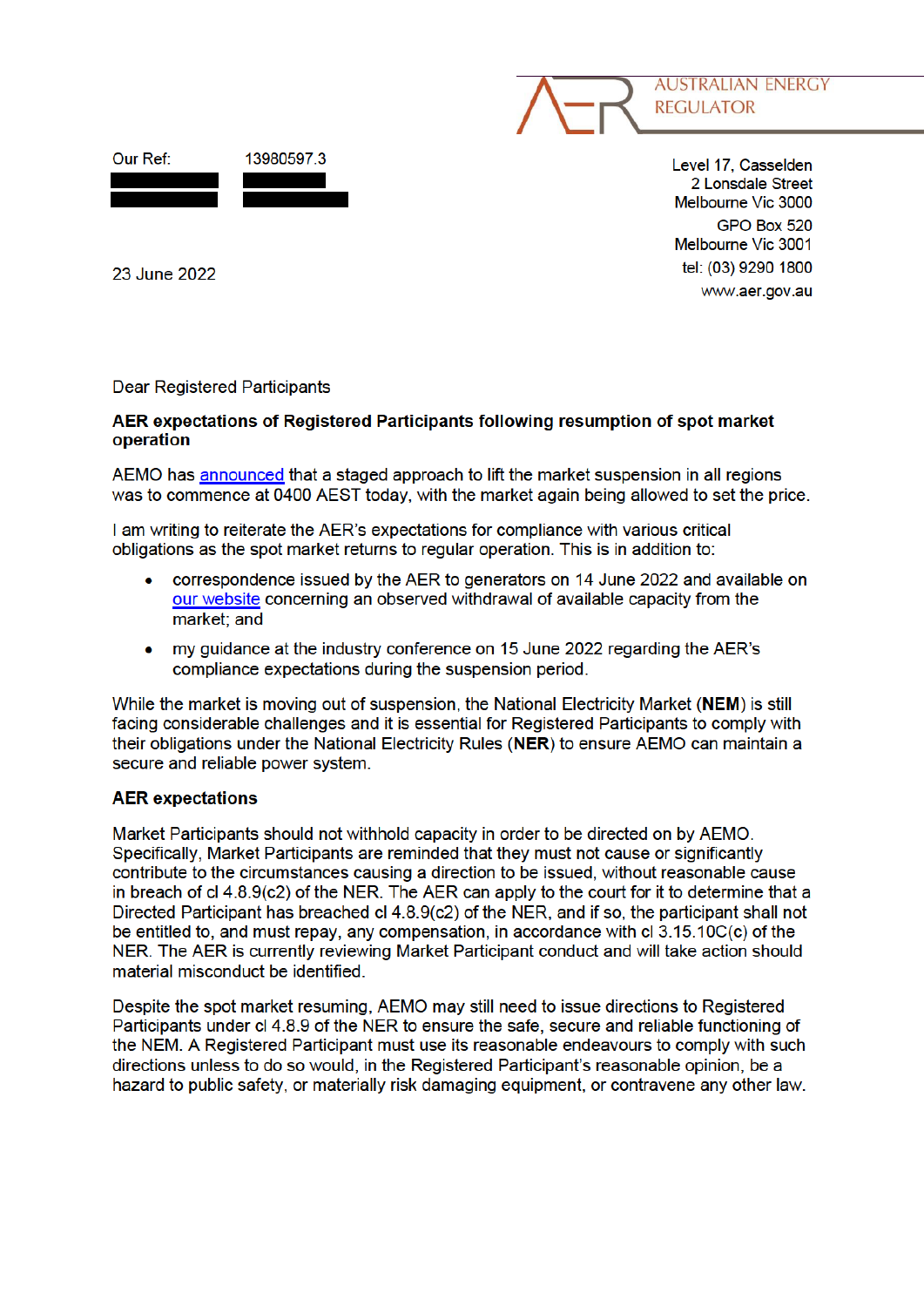Further, Market Participants should submit timely and accurate information to AEMO about plant availability over different time horizons including by:

- submitting Short Term Projected Assessment of System Adequacy (**ST PASA**) inputs under NER cl 3.7.3(e) to assist AEMO's identification of Lack of Reserve conditions. This information is critical in order for AEMO to efficiently operate the NEM. Further, under cl 3.13.2(h), Market Participants must notify AEMO of any changes to submitted information within the prescribed timeframes;
- conveying daily energy availability for the ST PASA and dispatch timeframes, and weekly energy constraints for Medium Term Projected Assessment of System Adequacy (**MT PASA**). Market Participants must take a number of factors into account when determining their daily energy limited availability. These factors are specific to generator type but may include transportation, on-site storage, refuel rates, coal quality and gas pipeline linepack. Where a participant considers its access to fuel to be unconstrained and submits to AEMO under cl 3.7.2(d), 3.7.3(e) or 3.8.4(c) accordingly, we expect the participant to monitor its fuel availability and update its submissions to AEMO if this changes;
- submitting accurate dispatch offers, dispatch bids and rebids. Cl 3.8.22A of the NER sets out that Market Participants must not make a dispatch offer, dispatch bid or rebid that is false or misleading. Specifically, cl 3.8.22A(b) states that an offer/bid or rebid will be deemed to be false or misleading if the party making it does not have a genuine intention to honour it or does not have a reasonable basis for making the offer; and
- pursuant to cl 4.9.9,<sup>1</sup> notifying AEMO without delay of any event which has changed, or is likely to change, the operational availability of any of its scheduled generating units, whether synchronised or not, as soon as it becomes aware of the event.

Under cl 4.8.1 of the NER, a Registered Participant must also promptly advise AEMO or a relevant System Operator (usually a Transmission Network Service Provider) at the time that the Registered Participant becomes aware, of any circumstance which could be expected to adversely affect the secure operation of the power system or any equipment owned or under the control of the Registered Participant or a Network Service Provider (**NSP**). There are additional requirements on System Operators and NSPs in cl 4.3.3(e) and 4.3.4(a) regarding communicating power system security to AEMO.

Finally, pursuant to cl 3.14.4(f), AEMO will undertake an investigation of the spot market suspension. The investigation will examine and report on the reason for the suspension and the effect that the suspension had on the operation of the spot market. We expect Registered Participants to co-operate in AEMO's review, including by making available relevant records and information upon request, in a timely manner.

The AER will continue to monitor Registered Participant compliance with these obligations to enable AEMO to operate the NEM as securely and efficiently as possible following the resumption of the spot market. Should the AER detect material breaches of obligations by Registered Participants, enforcement action will be considered.

Please also find attached a compliance update to provide further guidance on critical obligations to provide information to AEMO under the NER, with a focus on the submission of energy limits through the PASA process and the communication of risks to power system

<sup>1</sup> Clause 4.9.9 applies to Scheduled Generators. Clauses 4.9.9A, 4.9.9B, 4.9.9C, 4.9.9D and 4.9.9E contain equivalent requirements for other participants in relation to their scheduled network services, market ancillary services, inertia support activities, inertia network services, system strength services and wholesale demand response units, as relevant.